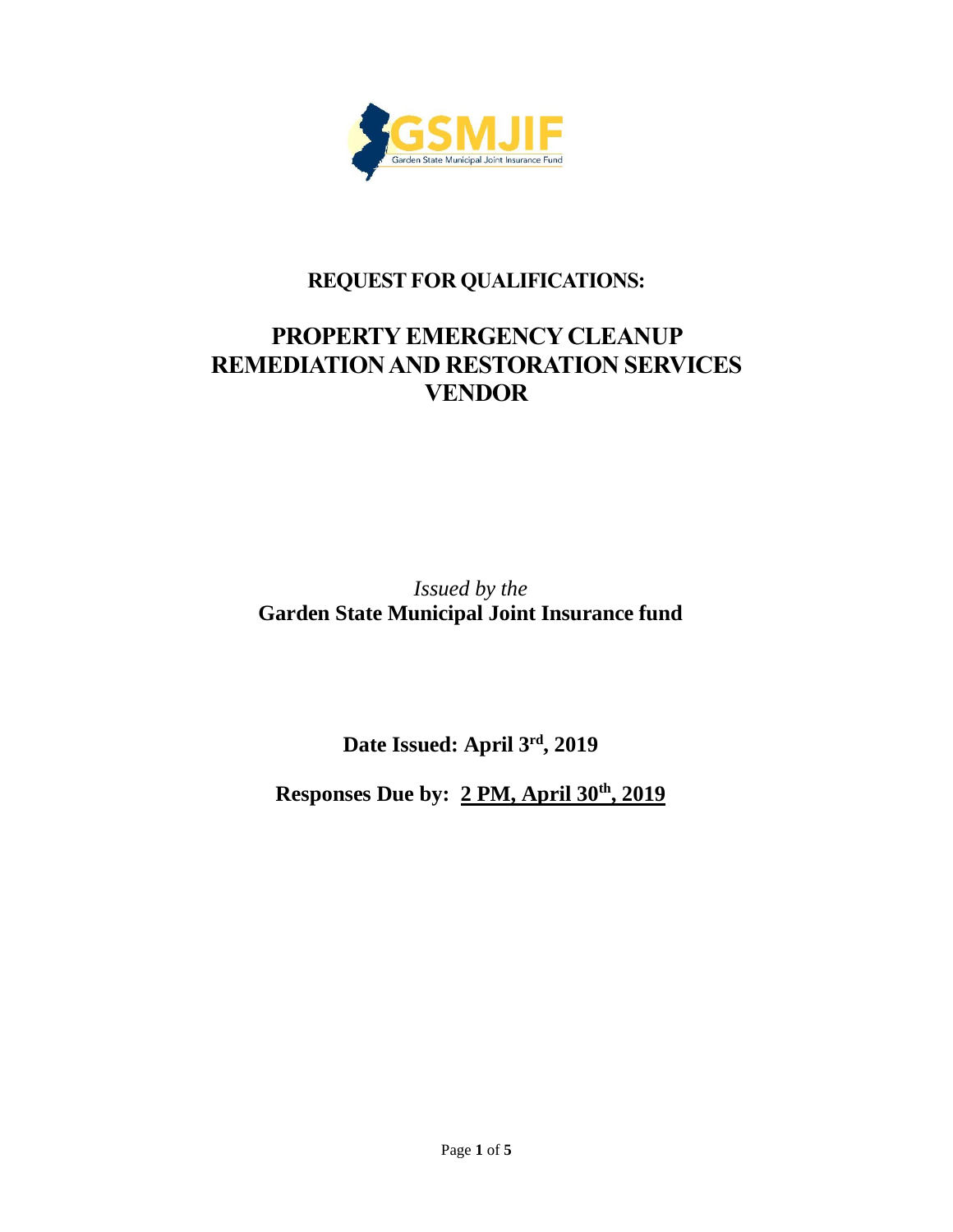#### **REQUEST FOR QUALIFICATIONS:**

#### **EMERGENCY CLEANUP AND RESTORATION SERVICES VENDOR**

### **I. PURPOSE AND INTENT**

**Through this Request for Qualifications (RFQ), the Garden State Municipal Joint Insurance fund (hereinafter the "Fund") seeks to engage PROPERTY EMERGENCY CLEANUP, REMEDIATION AND RESTORATION SERVICES VENDOR(S) for the 2019 Fund Year.**

#### **II. SUBMISSIONS**

Submit (a) one original paper copy, clearly marked as the "ORIGINAL" plus an *electronic copy in Word format on a Flash Drive* (b) one original paper copy, clearly marked as the "ORIGINAL, plus three full, complete and exact paper copies. The proposal must be addressed to:

Garden State Municipal JIF ATTN: Madeline Delgado Executive Assistant to President 900 Route Nine North, Suite. 503 Woodbridge, NJ 07095

The submissions must be received by: **2:00 pm on April 30th, 2019**

#### *Faxed or E-Mailed submissions will not be accepted.*

Any inquiry concerning this RFQ should be directed in writing to:

Madeline Delgado, Executive Assistant Garden State Municipal Joint Insurance Fund 900 Route Nine North, Suite 503 Woodbridge, NJ 07095-1003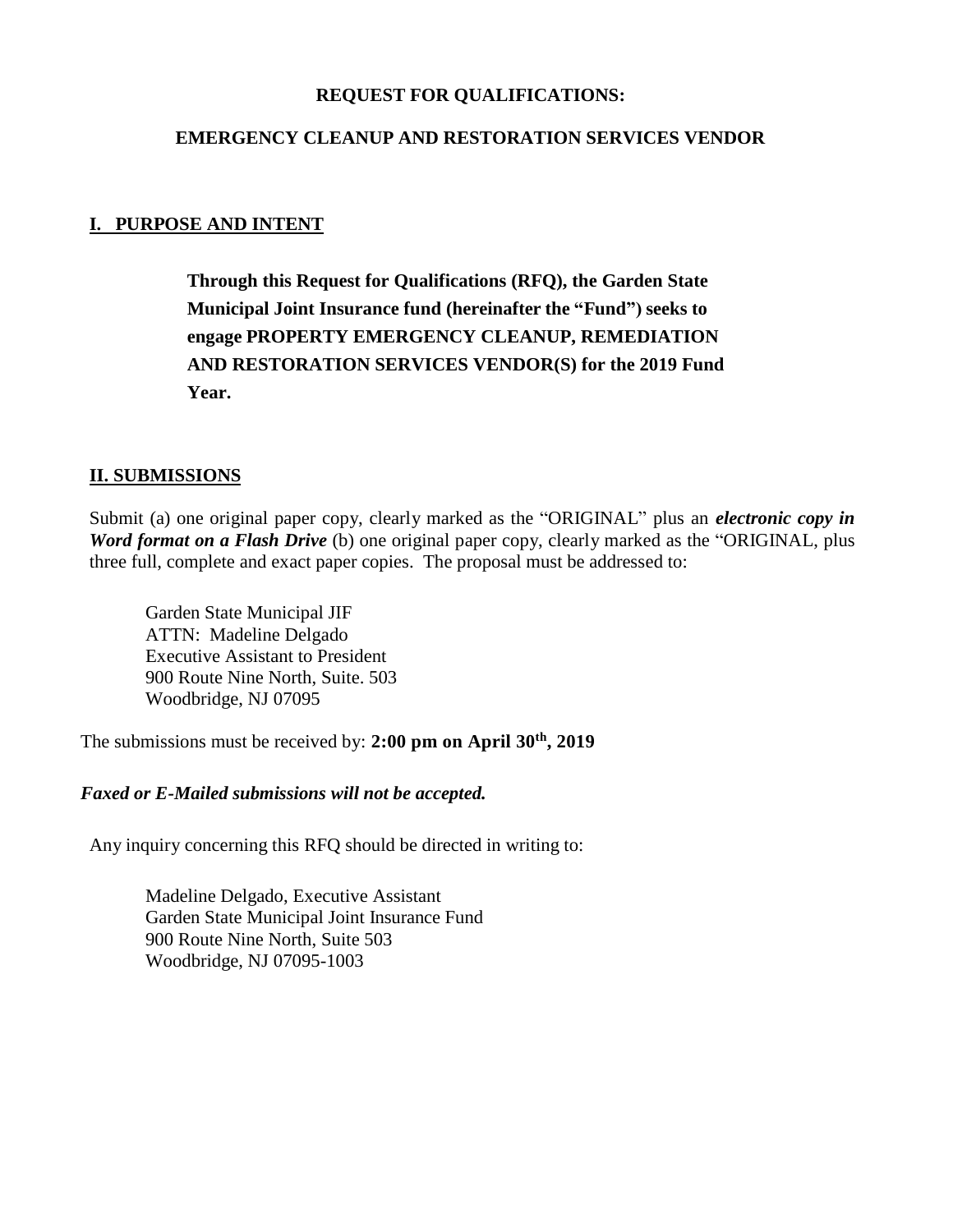All documents/information submitted in response to this solicitation shall be available to the general public as required by the New Jersey Open Public Records Act N.J.S.A. 47:1A-1 et seq. The Fund will not be responsible for any costs associated with the oral or written and/or presentation of the submissions. The Fund reserves the right to reject any and all submissions, with or without cause, and waive any irregularities or informalities in the submissions. The Fund further reserves the right to make such investigations as it deems necessary as to the qualifications of any and all vendors submitting proposals. In the event that all submissions are rejected, the Fund reserves the right to re-solicit submissions.

## **III. GENERAL INFORMATION ON THE FUNCTIONS OF THE FUND**

The Fund is organized pursuant to NJSA 40A: 10-36 to provide property/casualty insurance to its member local units. The Fund also provides its members with a comprehensive risk control and claims management program. The Fund is controlled by Board of Fund Commissioners that annually elects an executive committee. The Fund is regulated by the Department of Banking and Insurance and the Department of Community affairs.

All prospective vendors must meet the following minimum qualifications:

- 1. The respondents shall have experience and the capacity to deliver the services requested under this RFQ.
- 2. The respondents shall possess experience and knowledge of regulations of the Local Public Contracts Law, the New Jersey Office of Emergency Management and the Federal Emergency Management Agency, including experience in documenting work for FEMA reimbursement. Respondents shall list at least three references describing work it has done for New Jersey government agencies and the services it has provided in responses to FEMA declared disasters and/or locally declared emergencies (such as sewer back-ups, water damage or fire damage).
- 3. Respondents agree that they will only provide such services they are qualified to perform and when that work requires a separate state license, that the vendor or subcontractor will possess the necessary license.
- 4. The vendor shall maintain general liability, automobile liability, and Workers' Compensation Insurance in amounts consistent with industry standards for the work being performed, the insurance companies must be licensed to do business in the State of New Jersey and be in compliance with any and all applicable requirements of the State of New Jersey.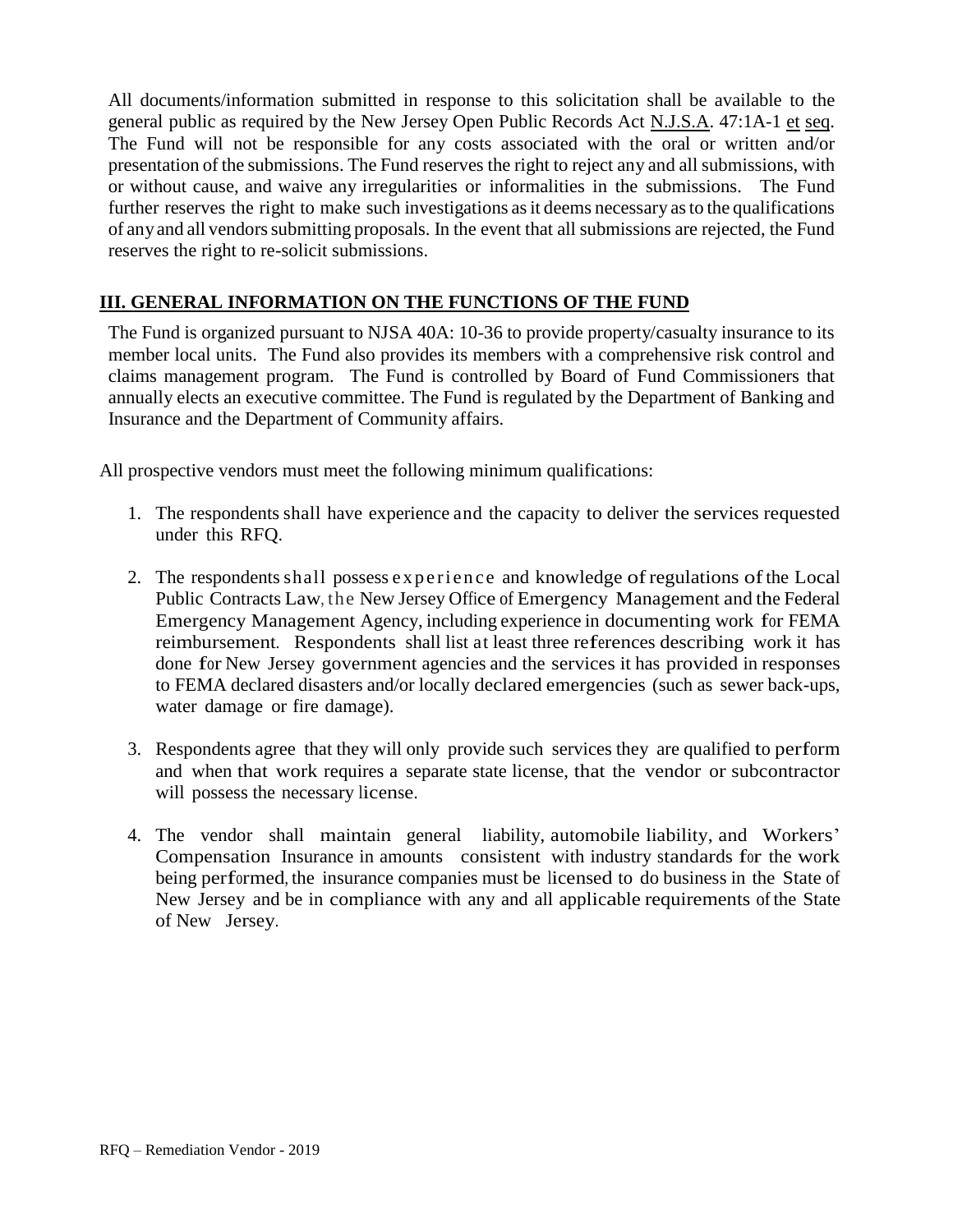## **IV. CONTRACT PROVISIONS**

This RFQ is for vendors to provide the following services on an emergency basis. Vendors may provide any or all ofthe requested services:

- Water and fire/smoke-related damage recovery/remediation to buildings, including but not limited to water extraction, mold remediation, interior cleaning, inventory, and relocation if necessary.
- Demolition of unsafe structures
- Construction activities and adherence to state construction codes
- Emergency power supply, if necessary, to complete emergency service
- Hazardous material containment/recovery/remediation (when it is result of a covered l oss)
- Securing damaged/unsafe facilities, including but not limited to board-ups, debris removal and disposal
- Video & still photographic record of affected areas prior to and after operations
- A. When services are offered, contractors and subcontractors are required to charge labor rates and follow laws and regulations pursuant to NJ Laws on Prevailing Wage Rates on Construction-Related Public Works Projects, (N.J.S.A. 34: 11-56.25 et seq.). The Contractor is fully responsible f o r compliance and shall hold the FUND and its members harmless from any allegations of non-compliance.
	- Refer to NJ Department of Labor and Workforce Development information at: <http://lwd.dol.state.nj.us/labor/wagehour/regperm/public>
- B . When work does not fall under Prevailing Wage laws, proposers shall submit "all-inclusive" hourly wage rates for any non-prevailing wage work.
- C. All services shall be provided in accordance with all relevant industry standards and regulatory requirements and by licensed or certified workers as required by law.
- D. When operating in response to a FEMA-declared disaster, proposer agrees to keep the FEMA required documentation, comply with FEMA requirements and submit billing in a manner consistent with FEMA reimbursement requirements.

## **V. PROPOSAL REQUIREMENTS**

In its submission, the vendor must include the following:

- A. Contact Information: The name and address of the vendor, the name, telephone number, fax number, and e-mail address of the individual responsible for the preparation of the submission.
- B. An executive summary of not more than two pages identifying and substantiating why the vendor is best qualified to provide the requested services.